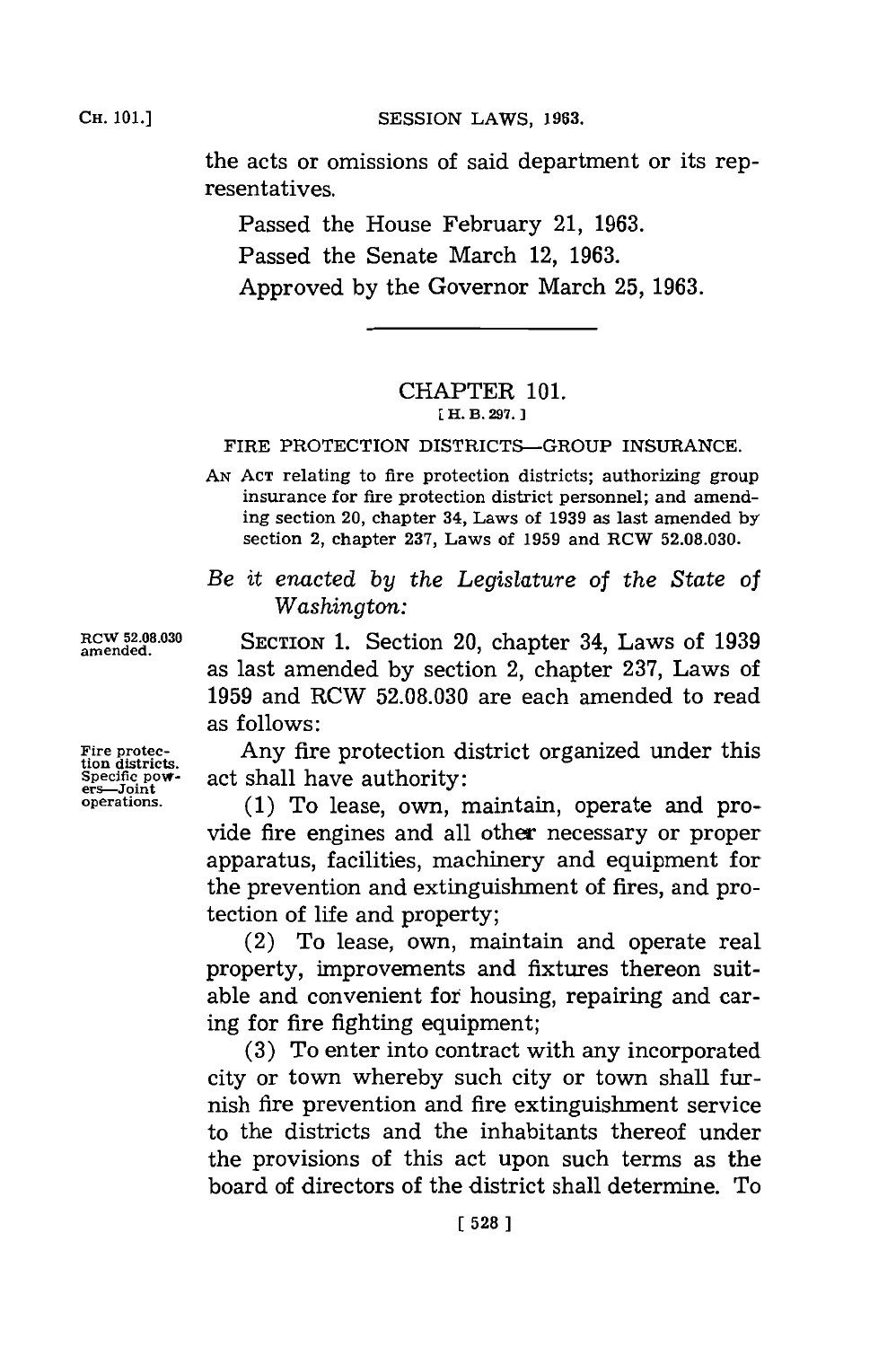contract with another county fire protection district, or with any town, city or municipal corporation or governmental agency or private person or persons to consolidate or cooperate for mutual fire fighting protection and prevention purposes. Any city, town, municipal corporation or governmental agency may contract with a county fire protection district established and maintained under the provisions of this act for the purpose of affording such district fire fighting and protection equipment and service or fire prevention facilities, and in so contracting the district, city, town, municipal corporation or other governmental agency shall be deemed for all purposes to act within its governmental capacity. Any

county fire protection district established and maintained under the provisions of this act, or any city, town, municipal corporation or other governmental agency is hereby authorized to contract with any person, firm or corporation **for** the purpose of affording fire fighting, protection or fire prevention facilities to such person, firm or corporation and such contractual relation shall be deemed **for** all purposes to be within the governmental power of such rural fire protection district, city, town, municipal corporation or other governmental agency;

(4) Fire protection districts situated in different counties may contract to operate jointly in carrying out the objects of their creation. Contracts for joint operation may provide for joint ownership of property and equipment, and may authorize a joint board of fire commissioners of the contracting districts to manage the affairs of the joint operations; to employ and discharge the necessary agents and employees and fix their respective wages and salaries; to provide and designate a suitable place in any county in which any of the contracting districts is situated, as a regular meeting place for the joint board; to incur the necessary expenses and direct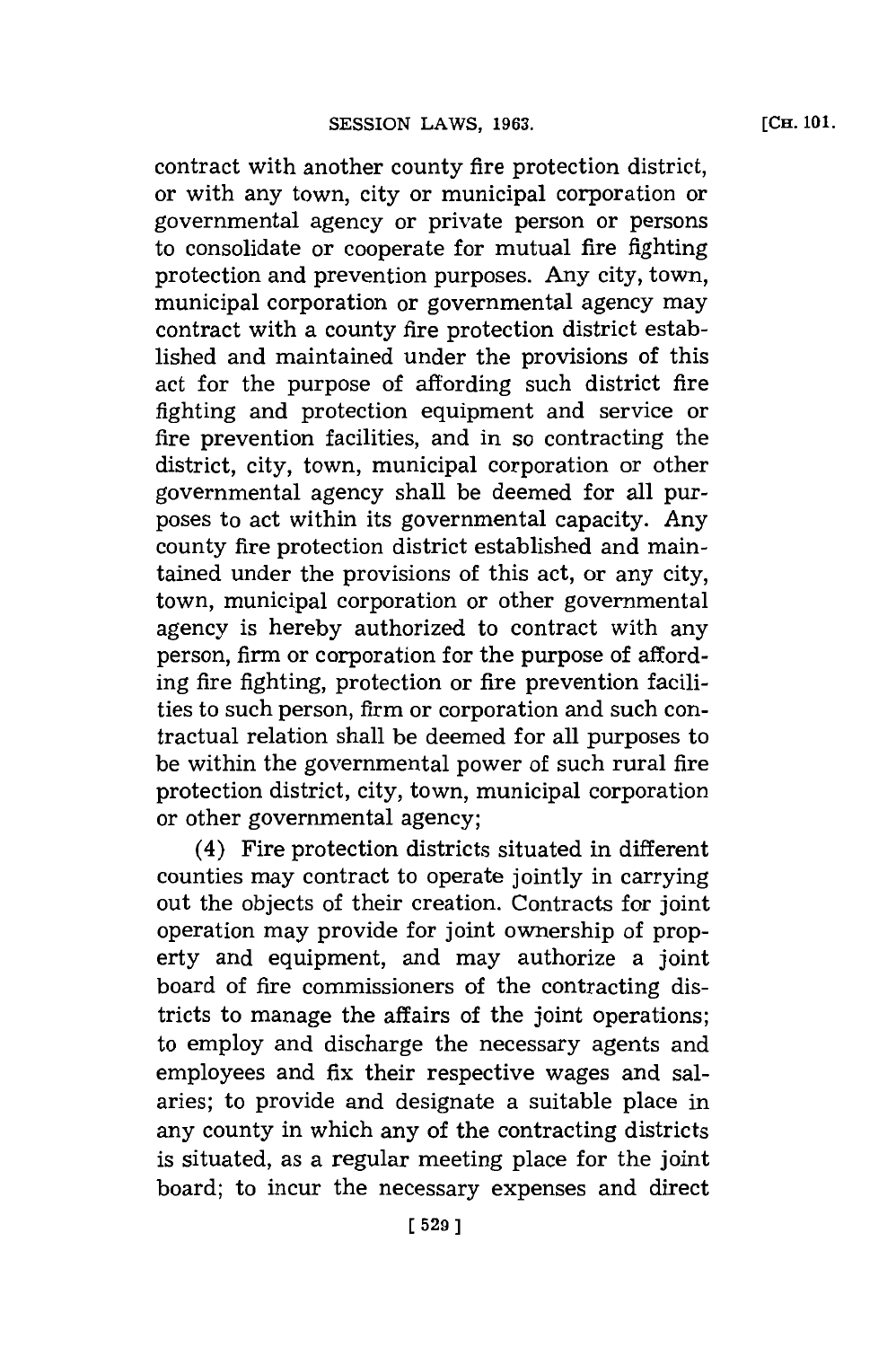**CH. 101.]**

ers-Joint<br>operation.

Fire protec- the payment therefor from the funds of the contract-<br>tion districts, in gradistricts in such proportion as the joint hoards ing districts in such proportion as the joint boards **operation,** shall determine; and to do all things as may in the judgment of the joint board be required to carry out the joint operations of the contracting districts.

> The joint board shall consist of the members of the boards of the contracting districts and a majority of the membership of each district board shall constitute a quorum for the transaction of the business of the joint board. The members of the boards of fire commissioners of the contracting districts shall organize as a joint board annually in January after the second Monday thereof, elect a chairman and appoint a secretary for the ensuing year. Any member of the board of any contracting district may act as secretary of the joint board or the joint board may appoint such other person as the joint board may determine. The joint board shall prepare the annual budget for the joint operation of the contracting districts and shall determine the share of revenues for the joint operation to be raised **by** each district and the share of the expense of joint operation to be paid **by** each district in the ensuing year, and the secretary of the joint board shall certify and deliver within the time required **by** law, to the county auditor of each county involved, the part of the budget to be raised **by** the district in that county and the tax officials of that county shall levy and collect the tax, and the county treasurer shall pay vouchers drawn. **by** the joint board on the funds of the district in that county upon warrants issued **by** the county auditor of that county.

> Contracts for joint operation of fire districts, as herein authorized shall run from year to year and as of January 1st may be terminated **by** written notice of the board of fire commissioners of any contracting district to the other contracting district or districts on or before July 1st and the contract for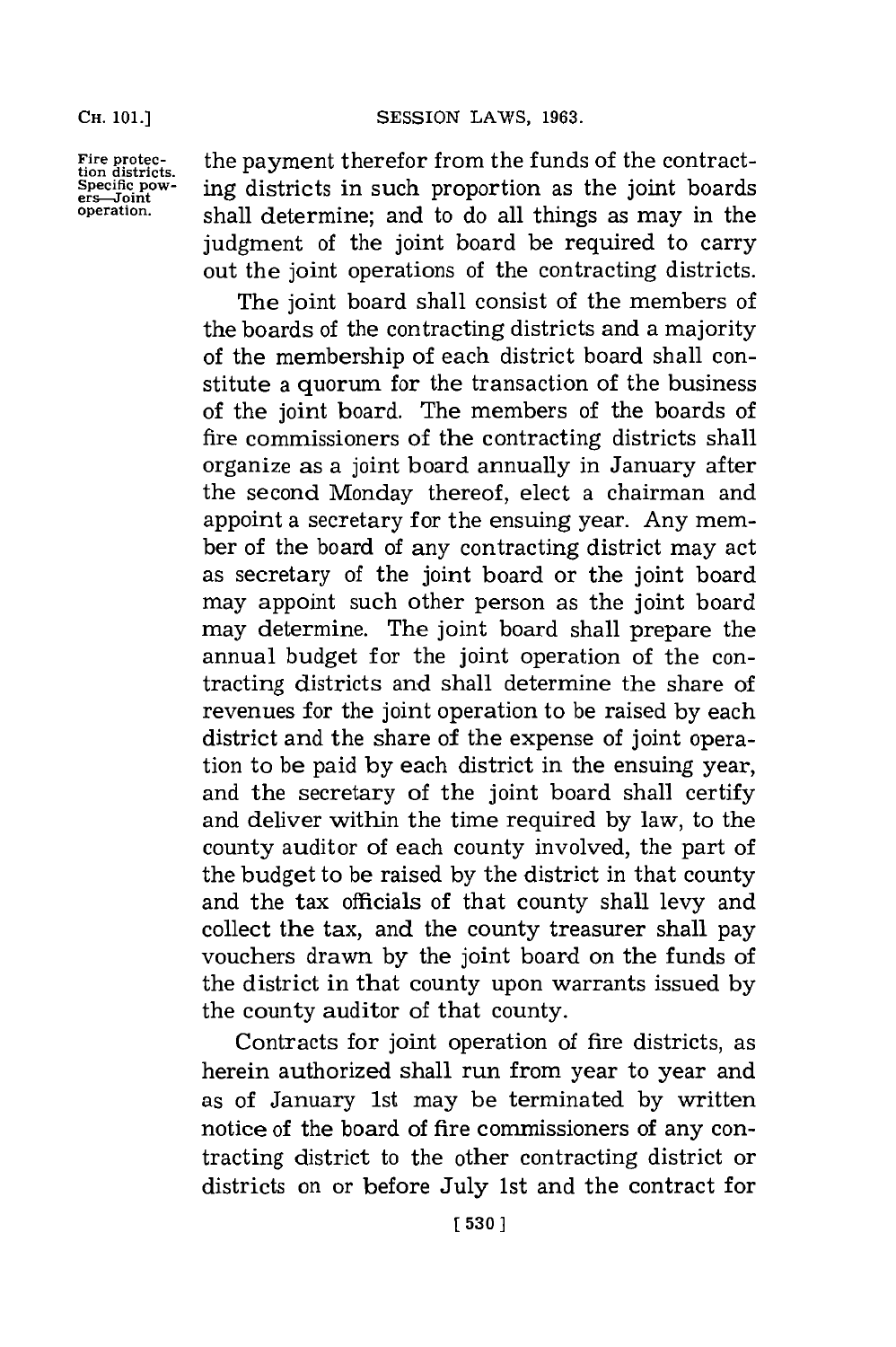joint operations shall terminate on January 1st following: *Provided,* That all obligations of the joint **Proviso.** operations must be paid or definitely arranged for before contract termination and no notice of termination shall relieve any contracting district of its unpaid obligation incurred under the contract for joint operation;

**(5)** To encourage uniformity and coordination of fire protection district operation programs, the fire commissioners of two or more fire protection districts, may form an association thereof, for the purpose of securing data and information of value in fighting and in preventing fires; hold and attend meetings thereof; and promote more economical and efficient operation of the associated fire protection districts. The directors of fire protection districts so associated shall adopt articles of association, select a chairman and secretary, and such other officers as they may determine, and may employ and discharge such agents and employees as the officers deem convenient to carry out the purposes of the association. The expenses of the association may be paid from fire protection district expense funds upon vouchers of the respective associated districts: *Provided,* That **Proviso.** the aggregate contributions made to the association **by** any district in any calendar year shall not exceed one-tenth of one mill of the tax valuation of the district;

**(6)** Two or more fire protection districts may contract with each other and such a district may contract with a city or county or the state supervisor of forestry or any association approved **by** him for the joint leasing, ownership, maintenance and operation of all necessary and proper apparatus, facilities, machinery, and equipment for the elimination of fire hazards and for the protection of life and property within the contracting districts, and of real property, improvements and fixtures thereon